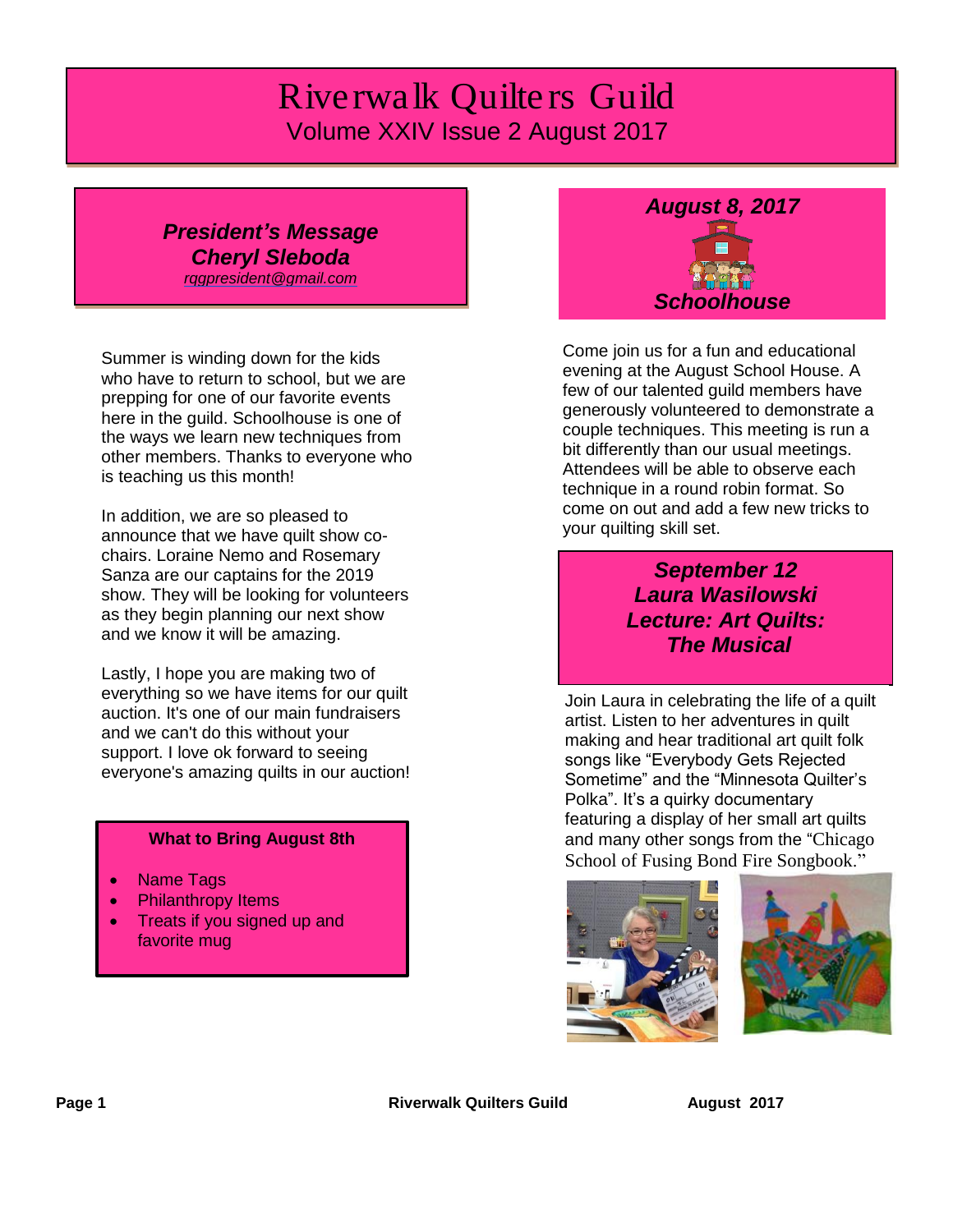*November 14 Gudrun Erla Lecture: Strip your Stash*



Join us in November to hear a lecture from Gudrun Erla who is the designer of the Stripology ruler and quilts. "I have been collecting strips since I started quilting. Since then I have designed and published multiple strip patterns and books. I have also designed a ruler called the Stripology ruler which makes stripping so much easier, accurate and efficient. This lecture will take you through my strip collecting process, how I choose strips for my quilts, color combination and choices in scrappy quilts and how to choose background fabrics and accents to pull your scrappy goodness together. I will take you through the thought process behind the Stripology ruler and of course show you multiple strip quilts along the way."

*Workshop Fat Quarter Fun November 15*

Choose to make her Millie pattern or her Carnival pattern which are both fat quarter friendly quilts. You will learn the methods to make both quilts and use the Stripology ruler to quickly and accurately cut your fat quarters.

Workshop will be on November 15th from 9:30-3:00. Cost is \$50 plus \$10 for an optional lunch. Location: TBA





Page 2 **Riverwalk Quilters Guild** August 2017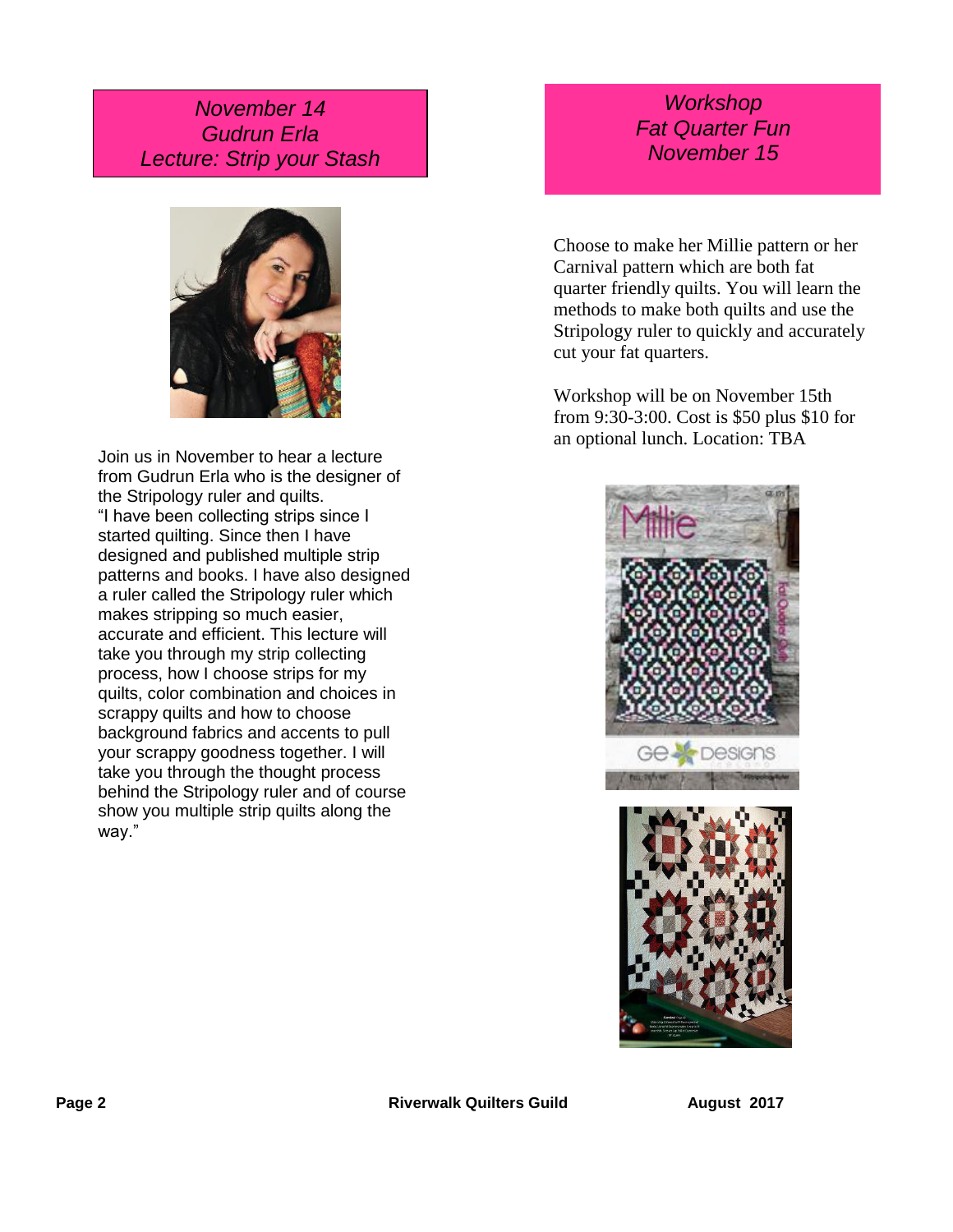## *Upcoming Programs*

December 12 Mickey Depre Lecture: Let's Get Hexed Workshop: Pieced Hexies Buffet

> January 9 Holiday Party

February 13 Sue Pawlowski Lecture: TBD

March 13 Emily Parson Lecture: TBD

April 10 Philanthropy Sew In

May 8 Tim Latimer Lecture: Time Span Quilts

> June 12 Sassafras Lane Lecture: TBD Workshop: TBD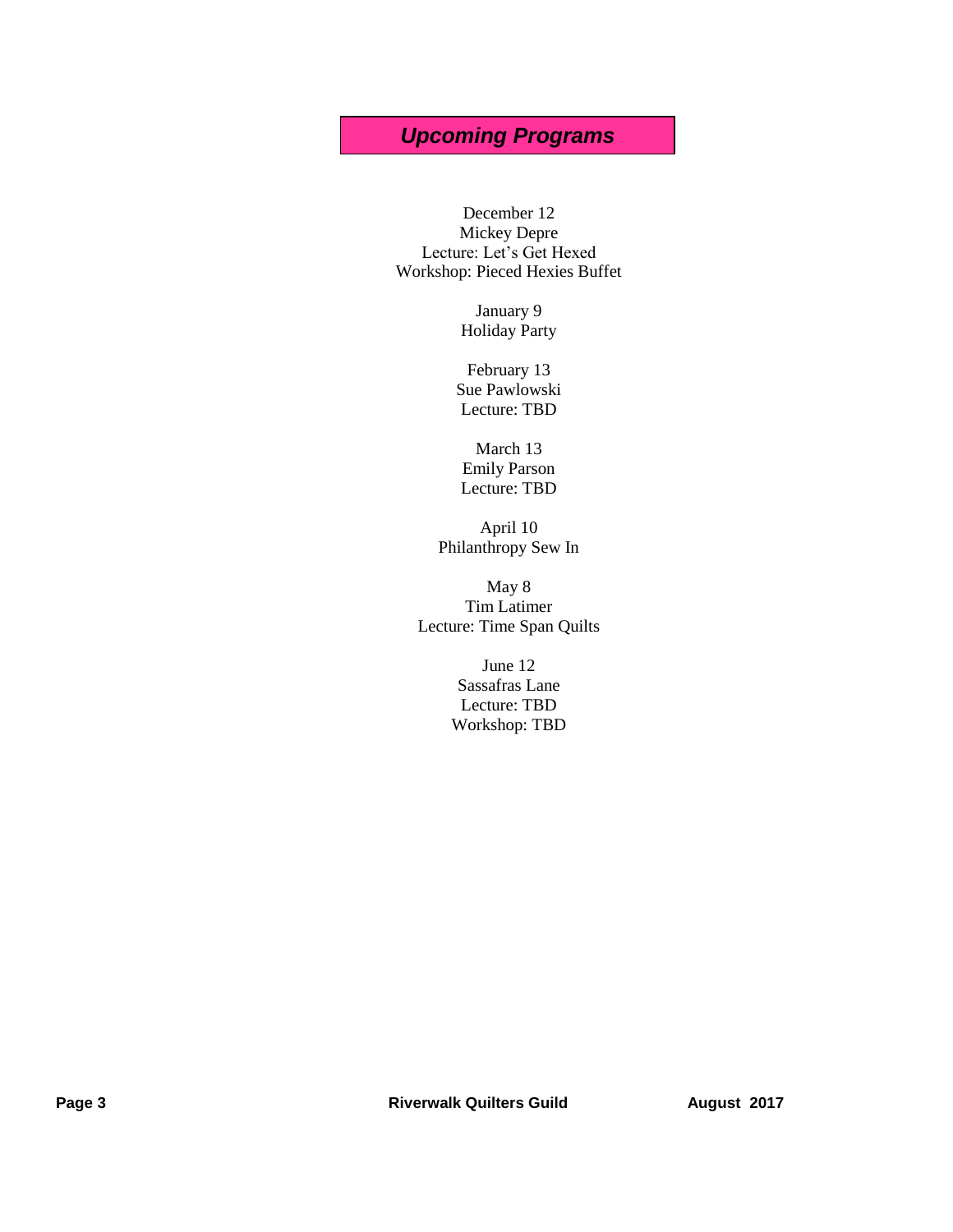## *October 17, 2017 Third Tuesday Small Quilt Auction*

The ever-popular and very successful Small Quilt Auction will be October 17<sup>th</sup> (THIRD Tuesday). As an annual fundraiser for our guild, we will need donations. Are you currently working on a fun item that we can auction? We are looking forward to seeing wonderful pieces from our talented members. If you are a beginning quilter, simple items are just fine.

For those of you who are new to the guild, typical items donated are table runners, baby quilts, lap quilts, wall hangings (holiday or otherwise), placemats, tote bags, etc. Best ideas are the things that you would like to own yourself, and items with a fresh, current look. We'd love for you to contribute an item you have made in 2017. (Please save your vintage items for our January rummage sale.)

We have a live auctioneer, and fun is had by all. And remember…friends, family, and quilt lovers are welcome to attend. There is no guest fee that evening.

Items may be dropped off anytime (phone first, please) at either location:

**North side**: Loraine Nemo 212 Tanglewood Ln, Naperville 60563

**South side**: Margaret Donahue 1418 Terrance Dr, Naperville 60565

The small quilt auction has been greatly successful in part due to the large number of guests who attend.

Please invite your friends, neighbors, and quilt lovers! Often they don't sew, but they do appreciate and purchase our lovely quilted items! How do you invite them? There will be bookmarks available at the membership table at guild meetings, and we also are making available something that looks more like a standard, stationery-type invitation.

It's an evening where truly "the more the merrier", grab some info and invite a few people. They will have a fun time!

Thanks! The Material Girls Bee

.

*Hospitality Deb Obriecht [rqghospitality@gmail.com](file:///C:/Users/Sandra/Documents/RQG%20Newsletter/rqghospitality@gmail.com)*

Please consider bringing a snack for the meeting in August. We only have two sign ups. It will be greatly appreciated.

Thanks to all that remember to bring their mugs from home to help the guild, GO GREEN!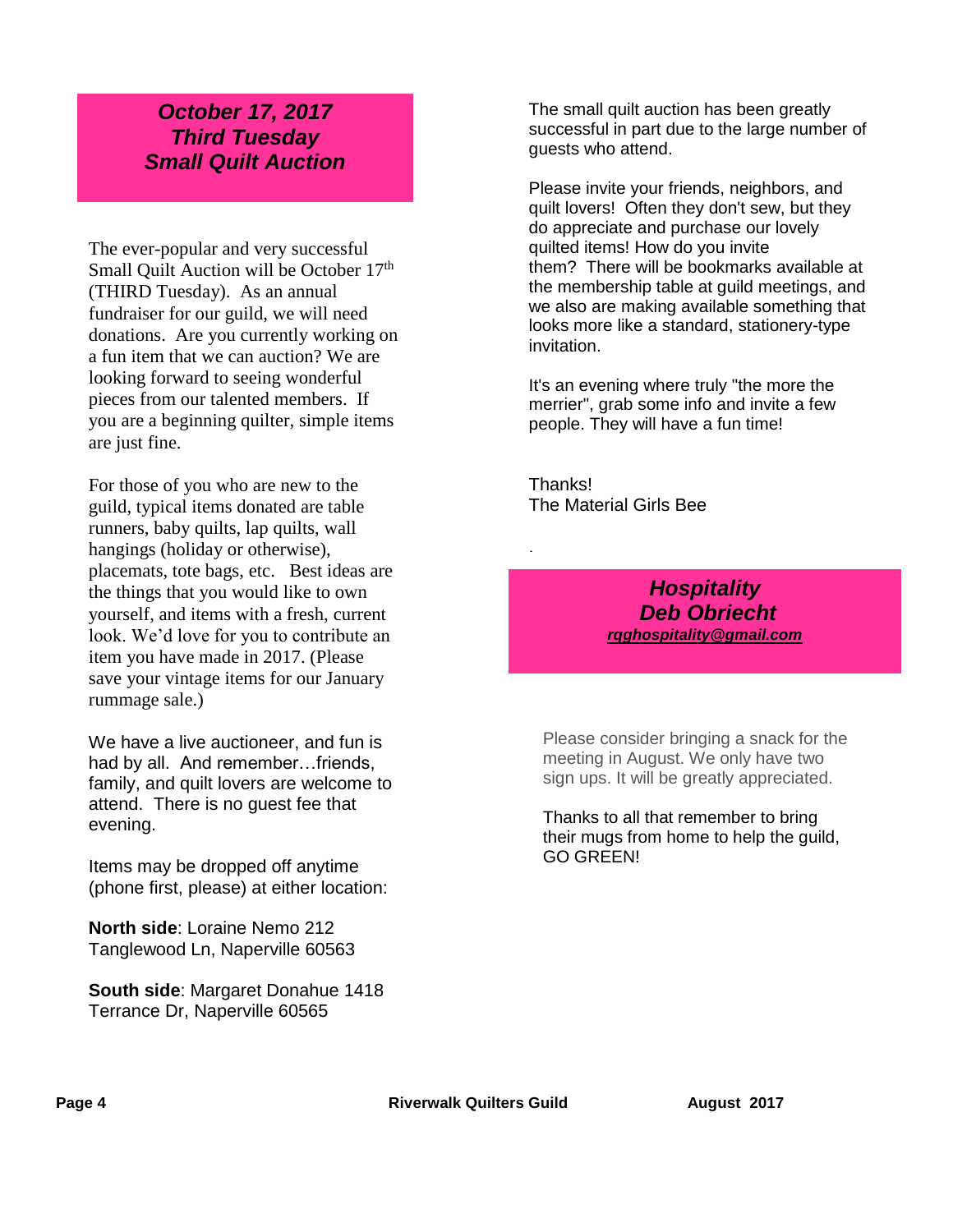*Membership Tina Orlita & Carol Rubeck [rqgmembership@gmail.com](mailto:rqgmembership@gmail.com)*

Thanks to all the members who have renewed for the coming year. We have 79 members as of August 1. This will be your last newsletter if you do not renew your membership at the August meeting.

We look forward to the coming programs for the new year.

Tina Orlita & Carol Rubeck

*Library News Lynn Slaughter & Mary Walschot [rqglibrarian@gmail.com](mailto:rqglibrarian@gmail.com)*

Did you know that the Guild library has a selection of DVD'S? Come take a look at the September meeting.

The library will not operate in August due to Schoolhouse.

#### **See you in September.**

*Philanthropy Lucy Blasi & Kathleen Curtis rqgphilanthropy@gmail.com*

**Donations for the year-From August 1, 2016 to July 31, 2017 our Guild has made the following donations:**

#### **Edwards Hospital – Naperville**

Quilts – 50 Heart Pillows – 55 Port Pillows – 43 Pillow Cases - 20

**Hesed House – Aurora** Rag Quilts – 8 Quilts – 21

Pillow Cases – 13 Stuffed Animals - 21

#### **Sharing Connections – Downers Grove**

Quilts – 70 Pillow Cases – 42  $Bags - 2$ Pillow Shams – 2 Baby Receiving Blankets -2

**Habitat For Humanity – Aurora**  $Quilts - 2$ 

Thank you to all for your help with Philanthropy Sewing and for all you do to support us.

Kathleen & Lucy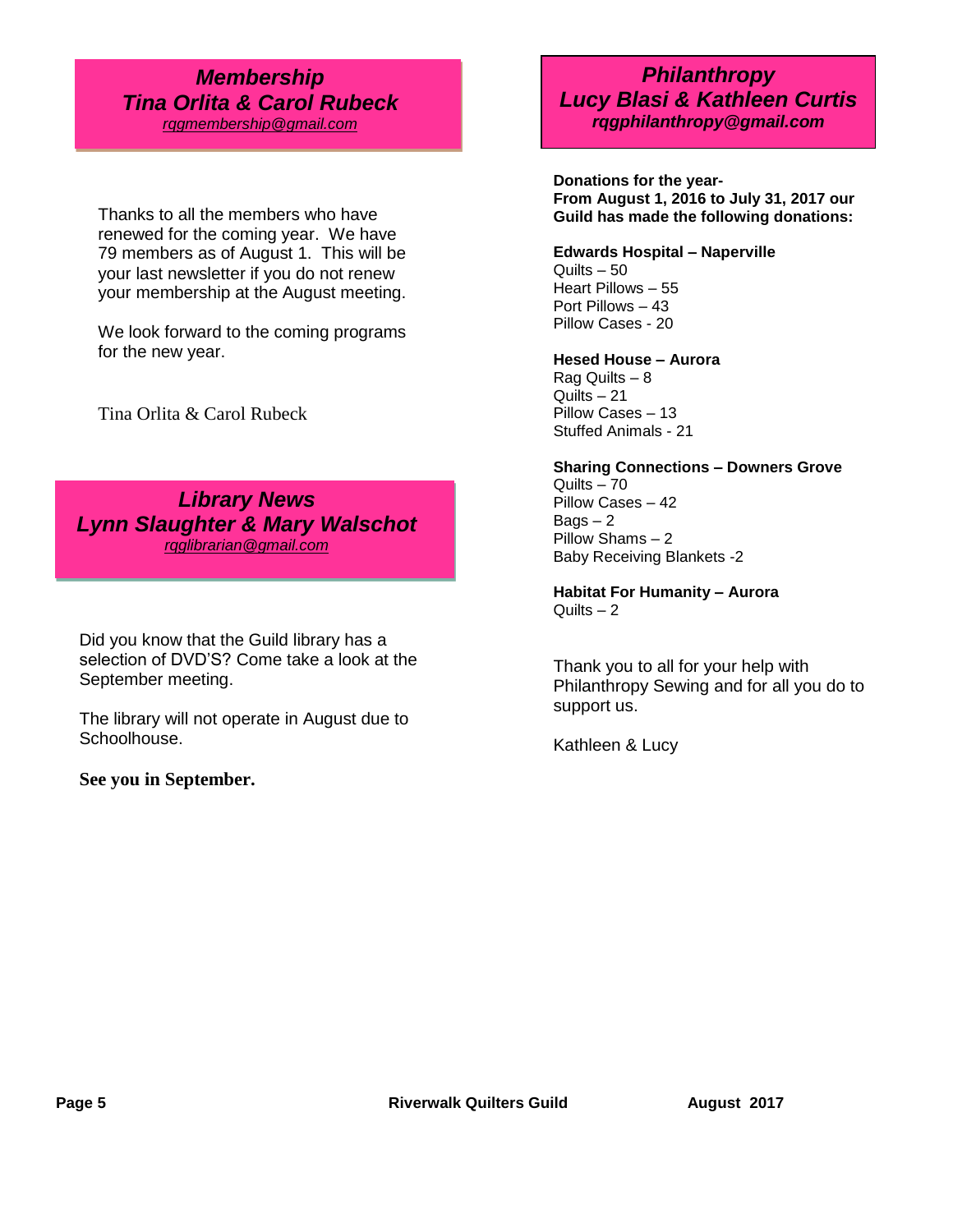*Special Events Sue Damitz, Darlene Ebel and Nancy Ebel rqgspecialevents@gmail.com*

#### **Lisle Depot Days September 16th - September 17th Noon to 5 p.m.**

RQG Quilters will be demonstrating at this annual family festival on Saturday, Sept. 16th and Sunday, Sept. 17th. It is held at the Museums at Station Park campus, 923 School St. in Lisle Noon to 5 p.m. Handwork is preferred as this is a celebration of what life was like 100 years ago. We will be joining blacksmiths, bakers, lace makers and spinners, a petting zoo area and so much more! If you can stay the whole afternoon, a box lunch is provided. We'll be located in the Netzley / Yender House parlor once again this year.

Look for a clipboard at the July and August meetings or contact Sue Damitz at [RQGSpecialEvent@gmail.com](mailto:RQGSpecialEvent@gmail.com) if you would like to spend a fun day working on one of your hand projects, getting to know other guild members better and spreading the word about our wonderful Guild. It is a great opportunity to share our love of quilting with others. We're looking forward to it. Come join us!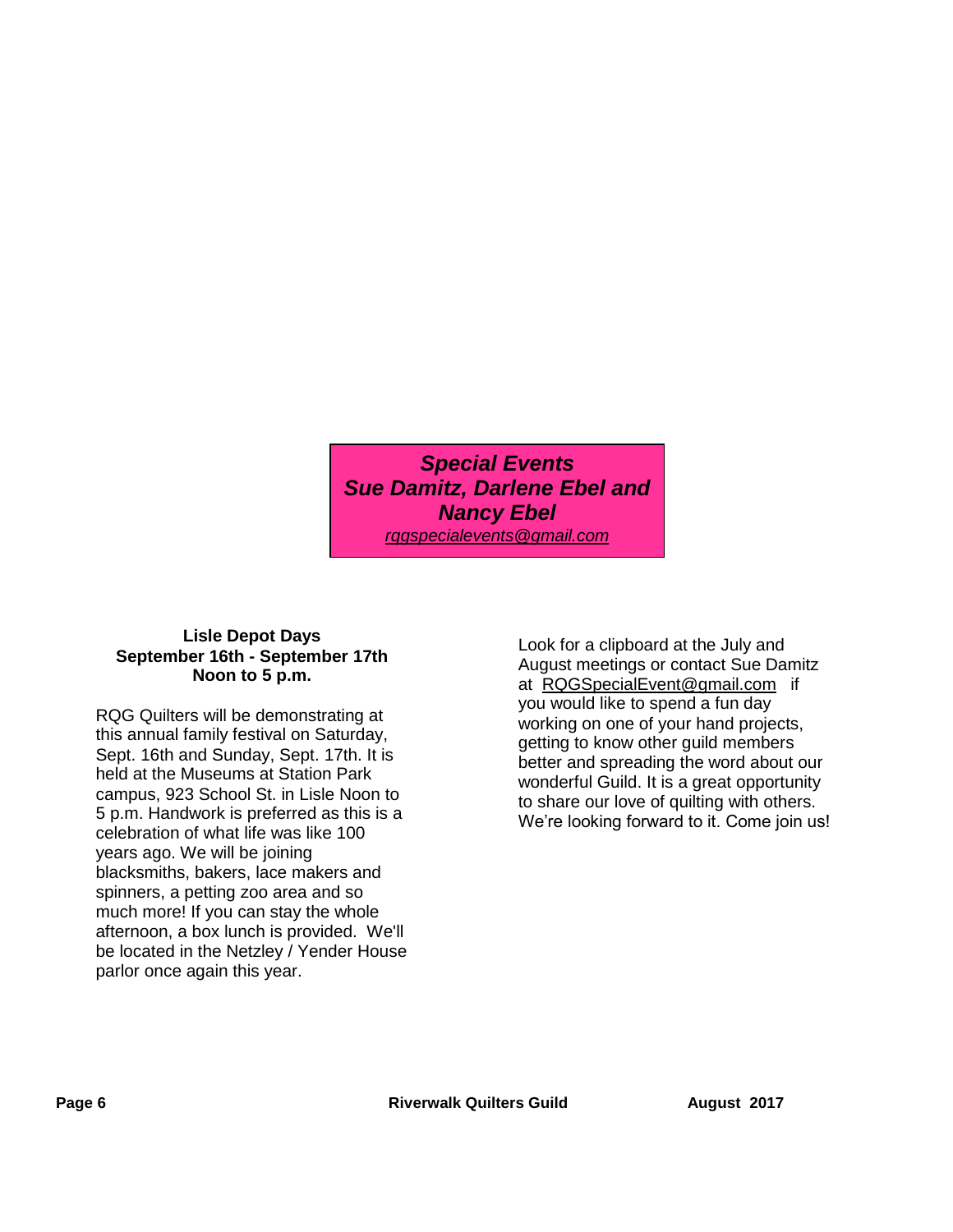Faithful Circle Guild of Downers Grove is happy to announce that we will have **Sue Nickels** as our guest speaker on **August 23, 2017** and will be conducting 2 workshops, **August 24 – Machine Quilting Basics – Make a Little Tote Bag, and August 25, 2017 Folk Garden Borders – Machine Applique Techniques.**

We extend an invitation for your members to join us as we learn from one of the quilt world experts. The cost to attend the workshops is \$55.00 for non-members. If anyone is interested, please contact our guild at [fcqsite@gmail.com.](mailto:fcqsite@gmail.com) Thank you and we look forward to an exciting 3 days with Sue and you!

Terri Radek Faithful Circle Guild 630-297-5294

**Events & Other Items** The Faithful Circle Quilt Guild invites your members to our 20<sup>th</sup> biennial quilt show, "Bouquet of Quilts." Could you share this information with them through your newsletter and meetings?

> **Faithful Circle Quilters "Bouquet of Quilts" Quilt Show**

**September 16 & 17, 2017**

Saturday: 9am – 5pm Sunday: 10am – 4pm Admission \$7.00

Jefferson Junior High School 7200 Janes Ave, Woodridge, IL Easy access from I-355 and 75<sup>th</sup> Street exit

> More information available at [www.fcquilters.com](http://www.fcquilters.com/)

As of the close of registration last month, we have over 400 entries this year. There will be vendors, a Trading Post, Faithful Fabric Shop, Bed Turning, Bake Sale, raffle baskets, a silent auction, and more. And Sharon Smith is our featured quilter this year!

Thanks for sharing this information.

Judy Pacanowski Publicity Chair